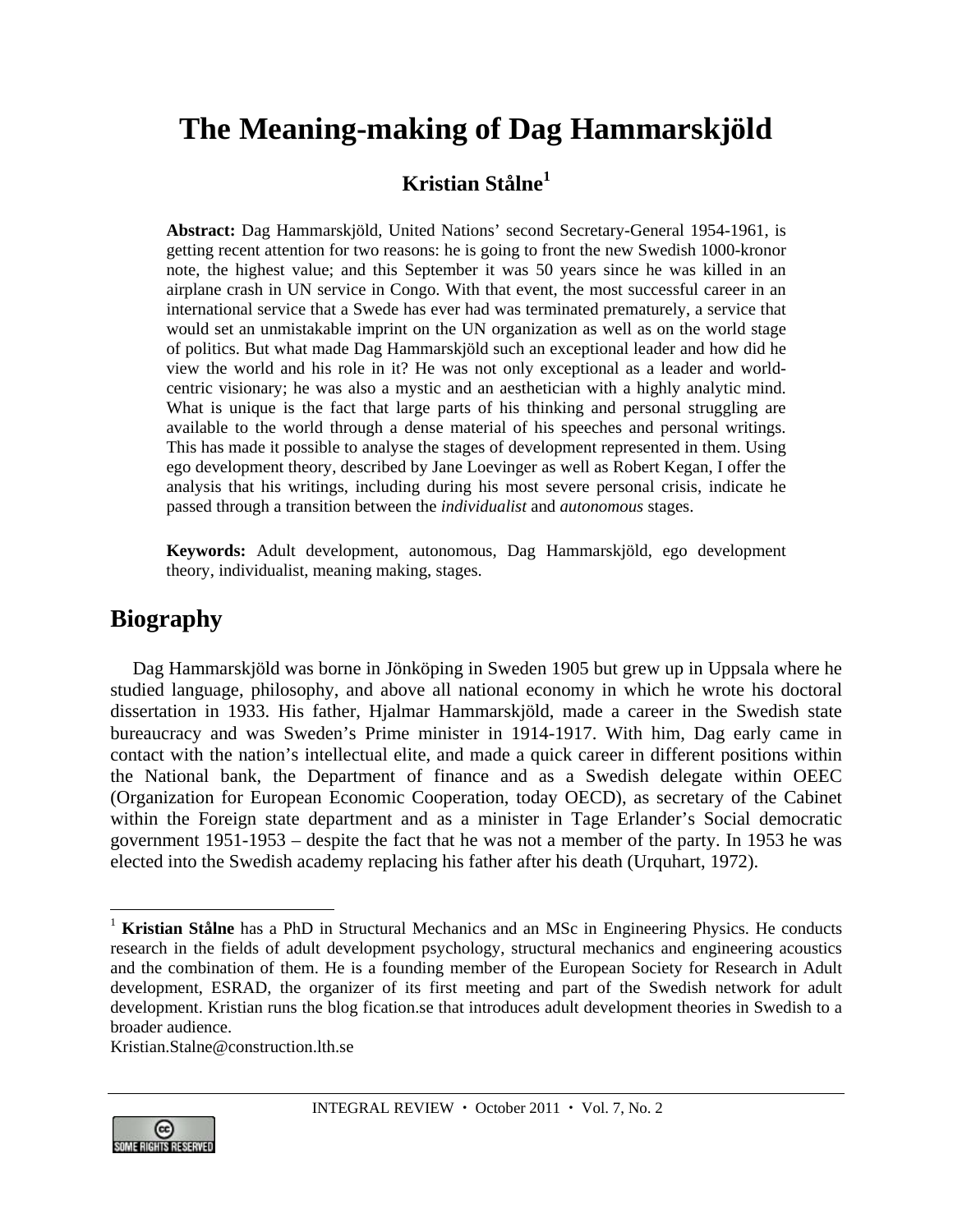In 1952, the UN's first Secretary-General, the Norwegian Tryggve Lie, resigned after have been in conflict with the Soviet Union that declared him non-existing. After many turns Dag Hammarskjöld was introduced as a candidate that all could agree on for many reasons. First, he had shown his skills as a negotiator and diplomat within the OEEC; second, he could speak French which the French always had as a demand for candidates to Secretary-General; third, he came from neutral Sweden and appeared as a very neutral person in general – an intellectual and skilful bureaucrat that could organize the dysfunctional secretariat; and finally and most important, accomplishing such challenges without making too much noise and in any way challenge the superpowers. Dag Hammarskjöld was nominated and offered the position as Secretary-General on April  $1<sup>st</sup>$ , 1953, accepted, and swore the oath on April 10th. He was welcomed to New York the day before by Tryggve Lie with the less than encouraging words: "You are taking over the world's most impossible job."



Dag Hammarskjöld 1959. Photo: UN/DPI

Hammarskjöld started by restructuring the entire UN from within and reorganized the secretariat before he started to give his own imprint on the scene of world politics, foremost by his signum, the quiet diplomacy and his ability to establish mutual trust with different parties that were being locked in fixed positions. He succeeded with negotiating the release of several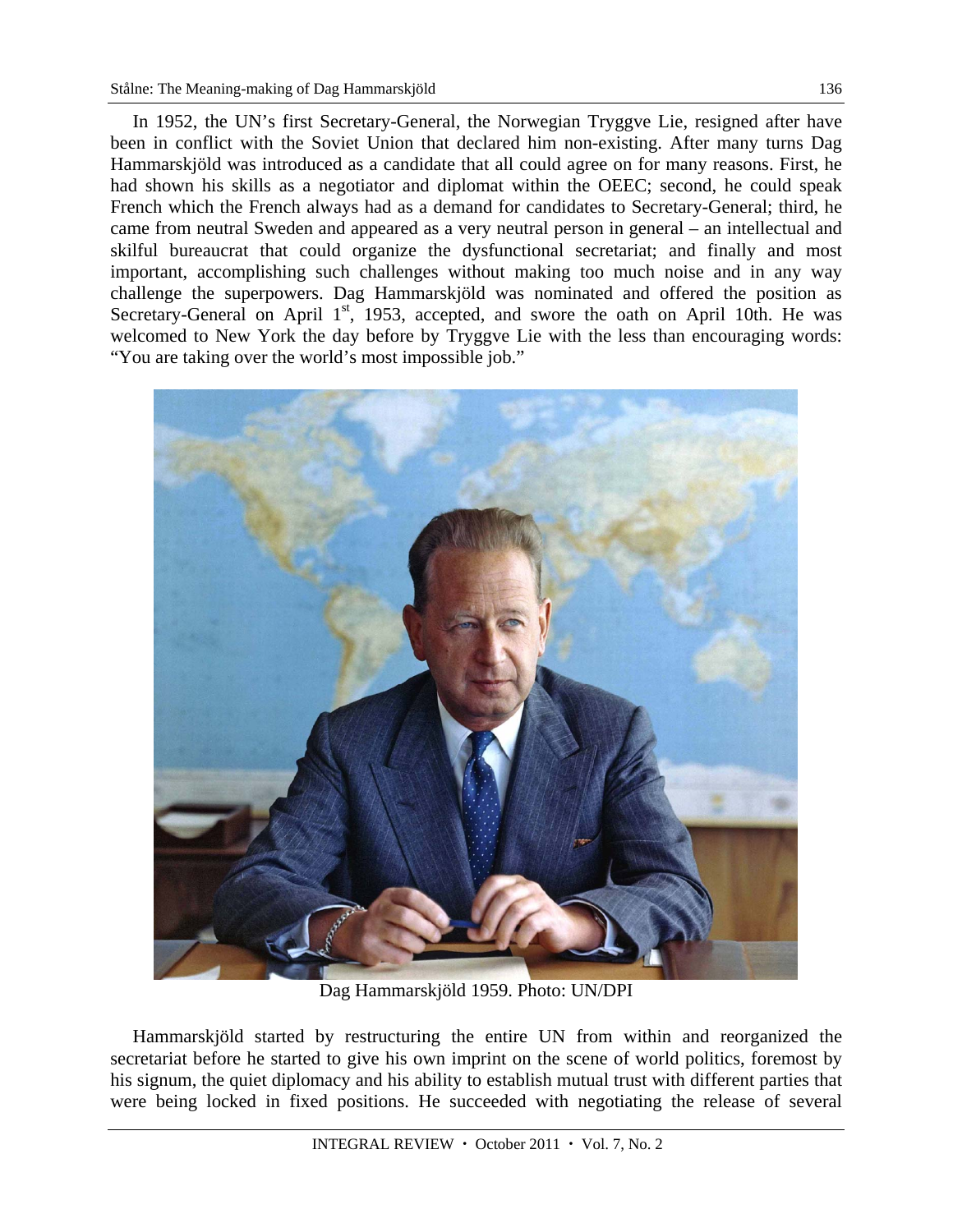American UN-flyers from China and thereafter with mediating between Egypt and Israel in the Suez crisis. He was unanimously re-elected in 1957 to a second five-year period as the Secretary-General.

Chaos erupted in Congo in 1960 after independence from Belgium, and Dag Hammarskjöld created a peacekeeping force to try to establish some order. Congo still remained his major headache, under severe pressure from the Soviet Union. He decided to resign if he would fail to solve the problem in a satisfactory way, and set out on his travel there. During a flight from Leopoldville in Congo to Ndola in the present Zaire for a negotiating session the night between the  $17<sup>th</sup>$  and  $18<sup>th</sup>$  of September, 1961, the plane crashed for yet today unknown reasons and all 16 passengers including Dag Hammarskjöld was killed. He was awarded a posthumous Nobel Peace Prize later that year for his efforts "to bring peace and goodwill among nations and people."

Dag Hammarskjöld was, as evident in his statements and actions, an exceptional man, but what makes him even more fascinating is that he at his death left behind his very personal diary entries from most of his life, which gives us a glimpse of his inside. These entries have the form of short text passages, aphorisms, and haiku poems which express his innermost uncensored thoughts, reflections, doubts, and sometimes even despair. The entries are in chronological order with the specified year, sometimes even dates. The notes were found in his apartment after his death with the following instructions to the cabinet secretary, Leif Belfrage.

Dear Leif,

Perhaps you may remember I once told you that, in spite of everything, I kept a diary which I wanted you to take charge of someday.

Here it is.

It was begun without a thought of anybody else reading it. But, what with my later history and all that has been said and written about me, the situation has changed. These entries provide the only "profile" that can be drawn. That is why, during recent years, I have reckoned with the possibility of publication, though I have continued to write for myself, not for the public.

If you find them worth publishing, you may have my permission to do so—as a sort of white book concerning my negotiations with myself—and with God.

Dag

The notes were published posthumously in unedited form under the title "Markings" (Hammarskjöld, 1964), which has become a classic and rests on many UN officials' bookshelves. This amazing insight into the interior of one of the greatest leaders of all time makes it possible to make an analysis from an adult development perspective. Here Dag Hammarskjöld's meaningmaking, i.e., the assumptions that constitute and thereby determine how he organises reality, will be described and analysed with respect to ego development according to Jane Loevinger (Hy & Loevinger, 1996) and Robert Kegan (1982; 1994).

The sources of this analysis are his own diary entries of Markings, Mats Svegfors' biography "Dag Hammarskjöld – den förste moderne svensken" (Svegfors, 2005), Kai Falkman's "To speak for the world" (Falkman, 2005) which is a compilation of Dag Hammarskjöld's speeches as the Secretary-General, and Brian Urquhart's biography "Hammarskjöld" (Urquhart, 1972).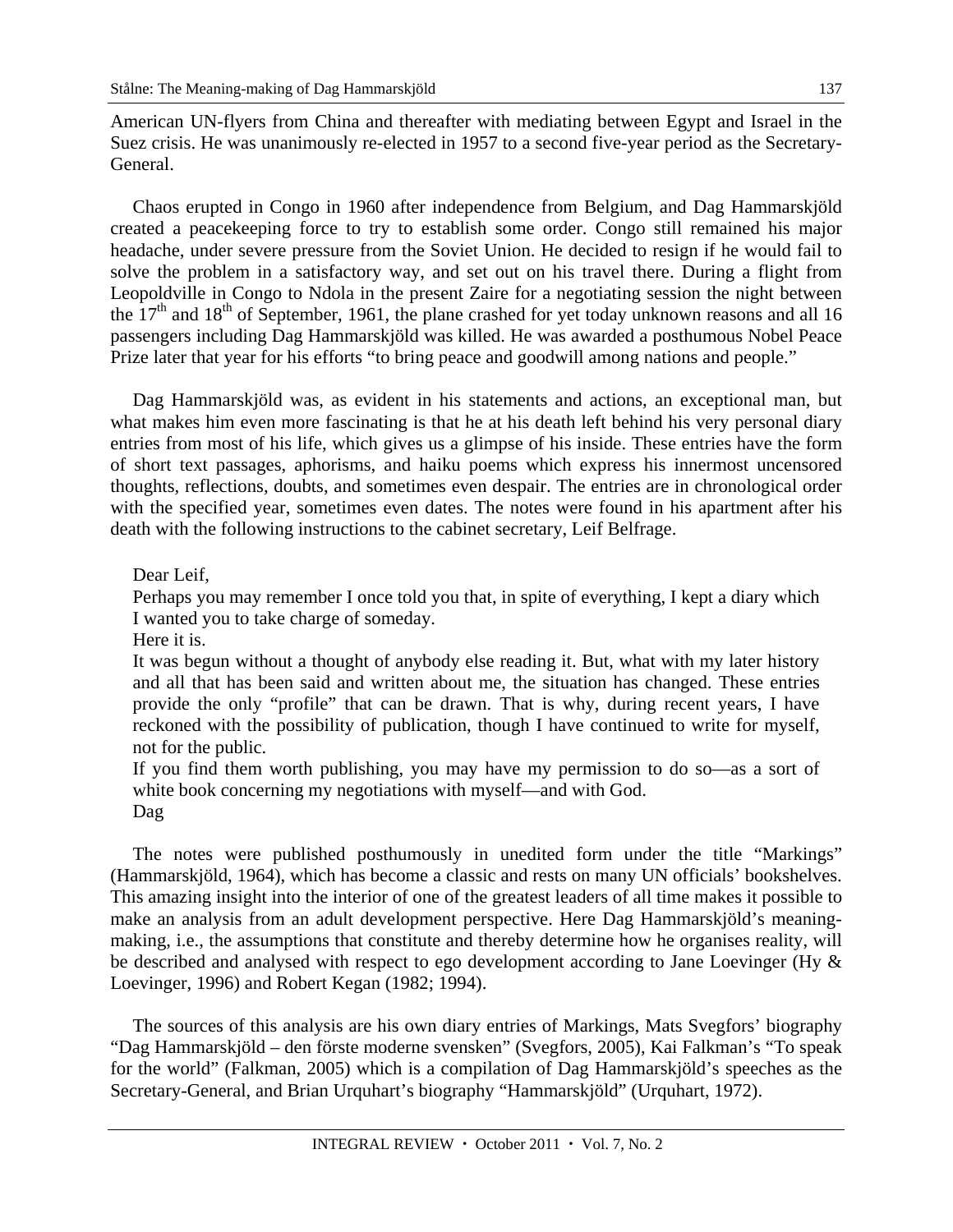#### **The Crisis**

The primary source to analyse the meaning-making of Dag Hammarskjöld in the pre-UN part of his life comes from Markings. As a person he was often described as a withdrawn and rigid person with a high degree of self-discipline and perfectionism. His performances were not particularly charismatic, unlike his predecessor, Trygve Lie, and he often read his speeches monotonously, straight from the script that he usually wrote himself. In Markings he is, however, completely honest and reveals an existential depth and sometimes even darkness, despite all external success.

These wretched attempts to make an experience apprehensible (for my sake? For others?)– the tasks of the morrow–Y's friendship or X's appreciation of what I have done: paper screens which I place between myself and the void to prevent my gaze from losing itself in the infinity of time and space.

Small paper screens. Blown to shreds by the first puff of wind, catching fire from the tiniest spark. Lovingly looked after– but frequently changed.

This dizziness in the face of *les espaces infinis*–only overcome if we dare to gaze into them without any protection. And accept them as the reality before which we must justify our existence. For this is the truth we must reach to live, that everything *is* and we just in it. (Hammarskjöld, 1964, pp. 40-41)

A recurring theme in the pre-UN time is the existential and spiritual quest inward and the loneliness that follows. Although Dag Hammarskjöld was always a believing Christian, God appears only sporadically in the first part.

> The longest journey Is the journey inwards. Of him who has chosen his destiny, Who has started upon his quest For the source of his being (Is there a source?). He is still you, But without relation, Isolated in your feeling Like one condemned to death Or one whom imminent farewell Prematurely dedicates To the loneliness which is the final lot of all.

Between you and him is distance, Uncertainty– Care.

He will see you withdrawing, Further and further, Hear your voices fading,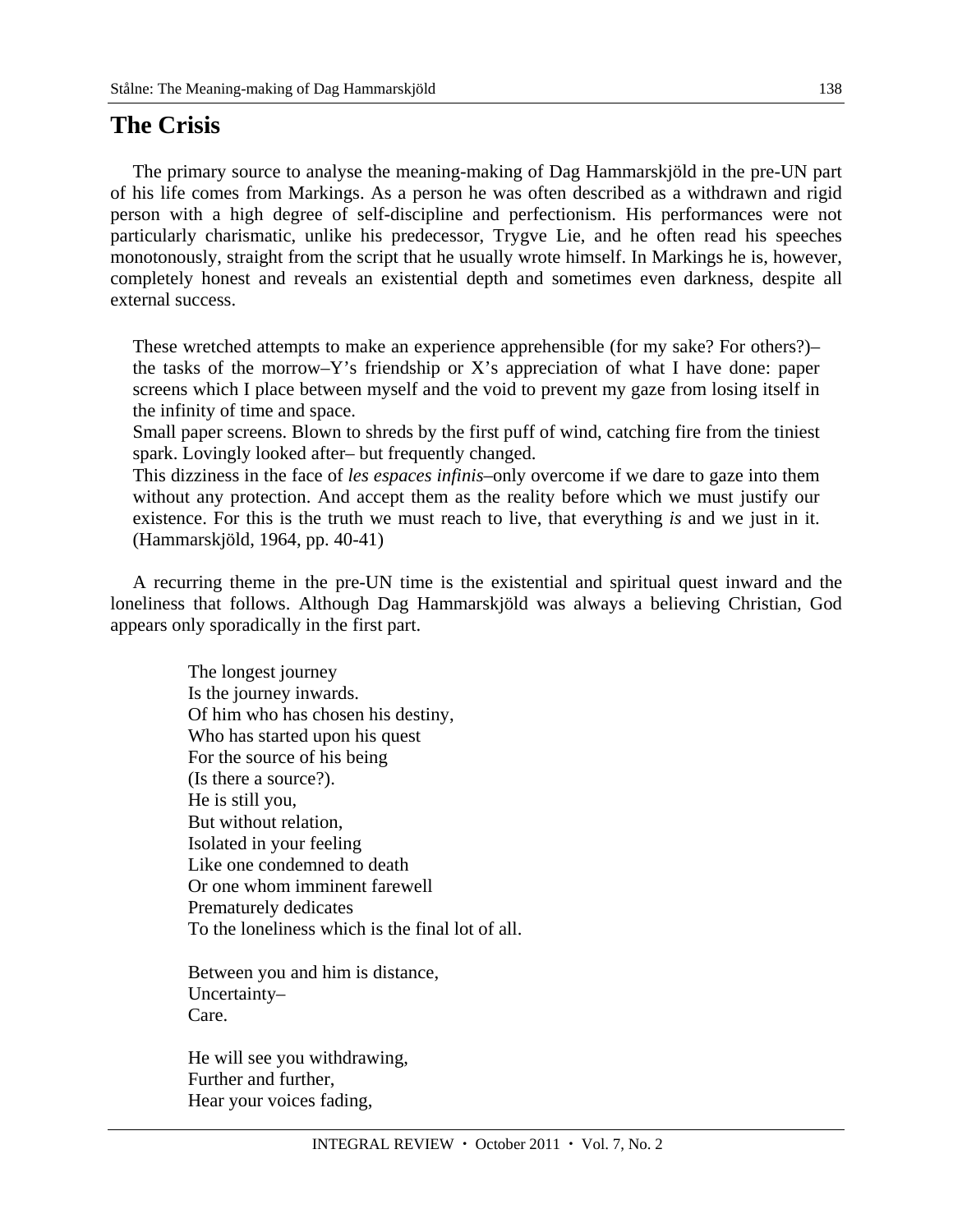Fainter and fainter. (Hammarskjöld, 1964, p. 48)

This is very typical for a person at the individualist stage, seeing through the shallowness of existence and following his own path and looking inward. The political neutrality when he entered the Tage Erlander government in 1950 was also a hallmark of an individualist: he wanted to remain outside the group and the Social Democratic Party, viewed himself primarily as a servant of the people which was also difficult enough to want to have this formalized before the king.

Mats Svegfors called the notes from 1950-1952 (Hammarskjöld, 1964, pp. 28-73) the "the crisis years" (Svegfors, 2005, p. 97) and it seems here as if Dag Hammarskjöld penetrates deeper and deeper into the darkness whereas a question or theme emerges, the quest for meaning or purpose in life.

Give me something to die for  $-!$ 

 The walls stand Speechless and cold, the banners Faffle in the wind. (Hölderlin)

What makes loneliness an anguish Is not that I have no one to share my burden, But this: I have only my own burden to bear. (Hammarskjöld, 1964, p. 71)

Pray that your loneliness may spur you into finding something to live for, great enough to die for. (Hammarskjöld, 1964, p. 72)

What I ask for is absurd: for life to have a meaning.

What I strive for is impossible: that my life shall acquire a meaning.

 I dare not believe, I do not see how I shall ever be able to believe: that I am not alone. (Hammarskjöld, 1964, p. 72)

Is the bleakness of this world of mine a reflection of my poverty or my honesty, a symptom of weakness or of strength, an indication that I have strayed from my path, or that I am following it? – Will despair provide the answer? (Hammarskjöld, 1964, p. 72)

The loneliness is striking, but that is not the biggest source of his despair and existential angst. He seeks not primarily someone who can share his burden, but rather, he seeks someone else's burden that *he* can carry, something he could die for. He wants to serve but has no clear image of what to serve. Here is the downside of the individualist stage, it has made its way out of the immediate struggle for survival, from authority, ideologies and -isms and there is no longer any great cause that one is prepared to die for. But the disadvantage is precisely that, if there is nothing worth dying for, there is really nothing to live for. There is the fundamental cause of Dag Hammarskjöld's existential crisis, and the downside of the meaning-making of the individualist stage.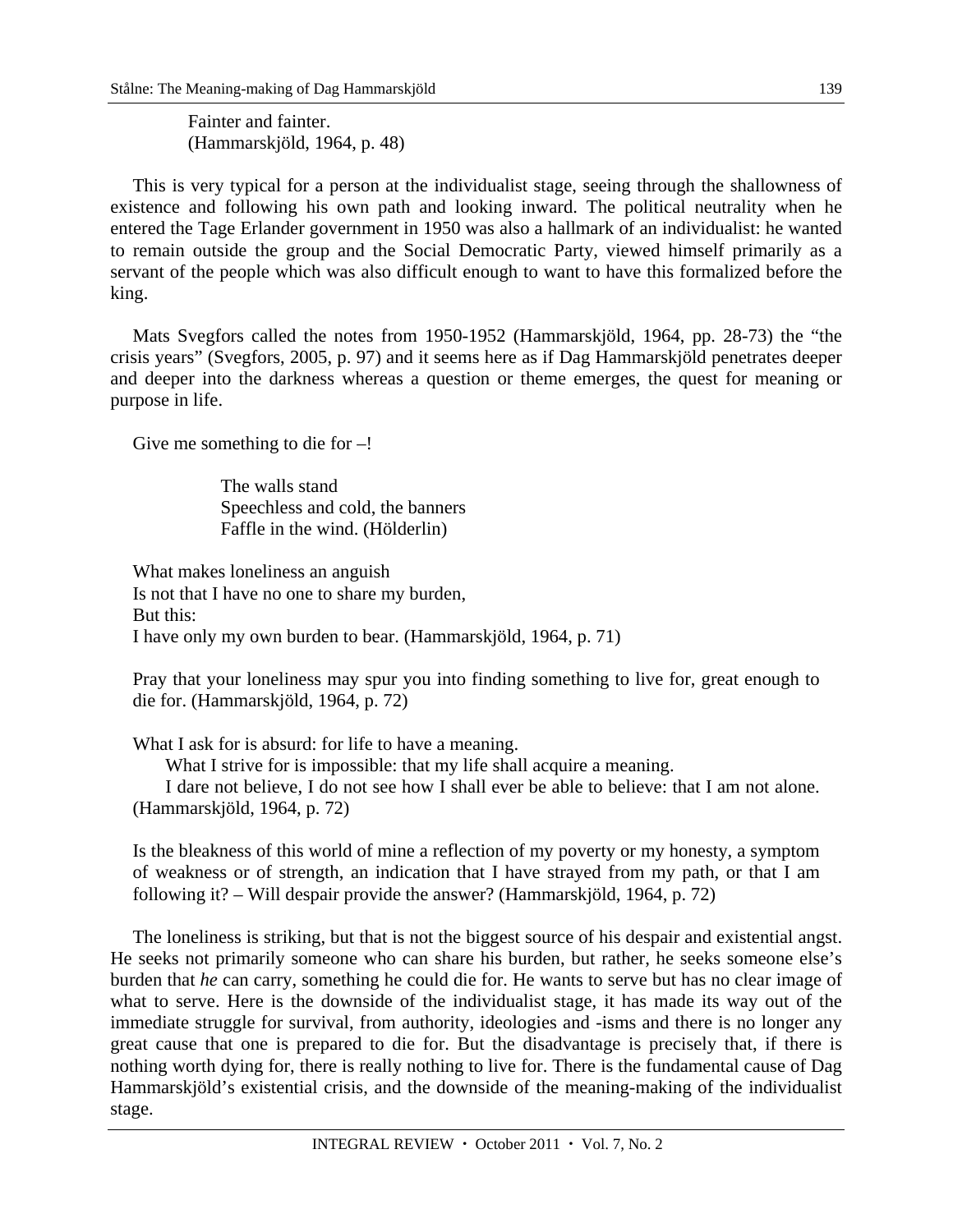In this mode, one could guess that an offer of a position as Secretary-General showed up and changed everything, but that was not how it came down. In an existential search such as this it is easy to search for an external challenge, and that the right cause to die for appears out in the world. But what marks a further shift from the individualistic stage is in fact something that happens on the inside, although in some other cases it may be triggered by external events. This shift can be noted in the first quotation from 1953, that Svegfors (2005, p. 110) calls the "dramatic turnaround."

> – Night is drawing nigh – For all that has been – Thanks! To all that shall be – Yes! (Hammarskjöld, 1964, p. 74)

What is important to keep in mind here is that this and the next notes that have a different, lighter tone than previous written before Dag Hammarskjöld is considered for the Secretary-General position. Svegfors writes:

His crisis was conditioned by a kind of career futility. He had become everything he could reasonably be in the Swedish civil service. But it gave him no answer to the question of the meaning of his life. He turned inward and away from the big stage of public life and he found the answer. But once this had happened there occurred an entirely improbable peripeteia in his life. He was summoned to the office as Secretary-General of the United Nations. (Svegfors, 2005, p. 130)

## **The Spirituality**

After the turning point in Dag Hammarskjöld's life, his meaning-making can best be described by addressing the different domains of his life, or psyche, one at a time. And it seems most appropriate to start with the spiritual side. Even if Dag Hammarskjöld was a believing Christian, it appears in his notes as if God did not join him at his trip downwards. But the first note after the turning point, i.e., the second entry in 1953, reads as follows:

It *did* come – the day when grief became small. For what had befallen me and seemed so hard to bear became insignificant in the light of the demands which God was now making. But how difficult it is to feel that this was also, and for that very reason, the day when the Joy became great. (Hammarskjöld, 1964, p. 75)

Here it appears as if God is back in the picture, partly in the description of the psychological burdens as something that had meaning, in that it was subordinated to something that was greater, the requirements God placed. But how did God come into the picture of Dag Hammarskjöld? The next note is the book's shortest but probably the most succinct:

Not I, but God in me. (Hammarskjöld, 1964, p. 75)

God was not with him on the journey down, but awaited him at the bottom. Believers and nonbelievers make meaning at different stages. And after submitting the most fundamental piece of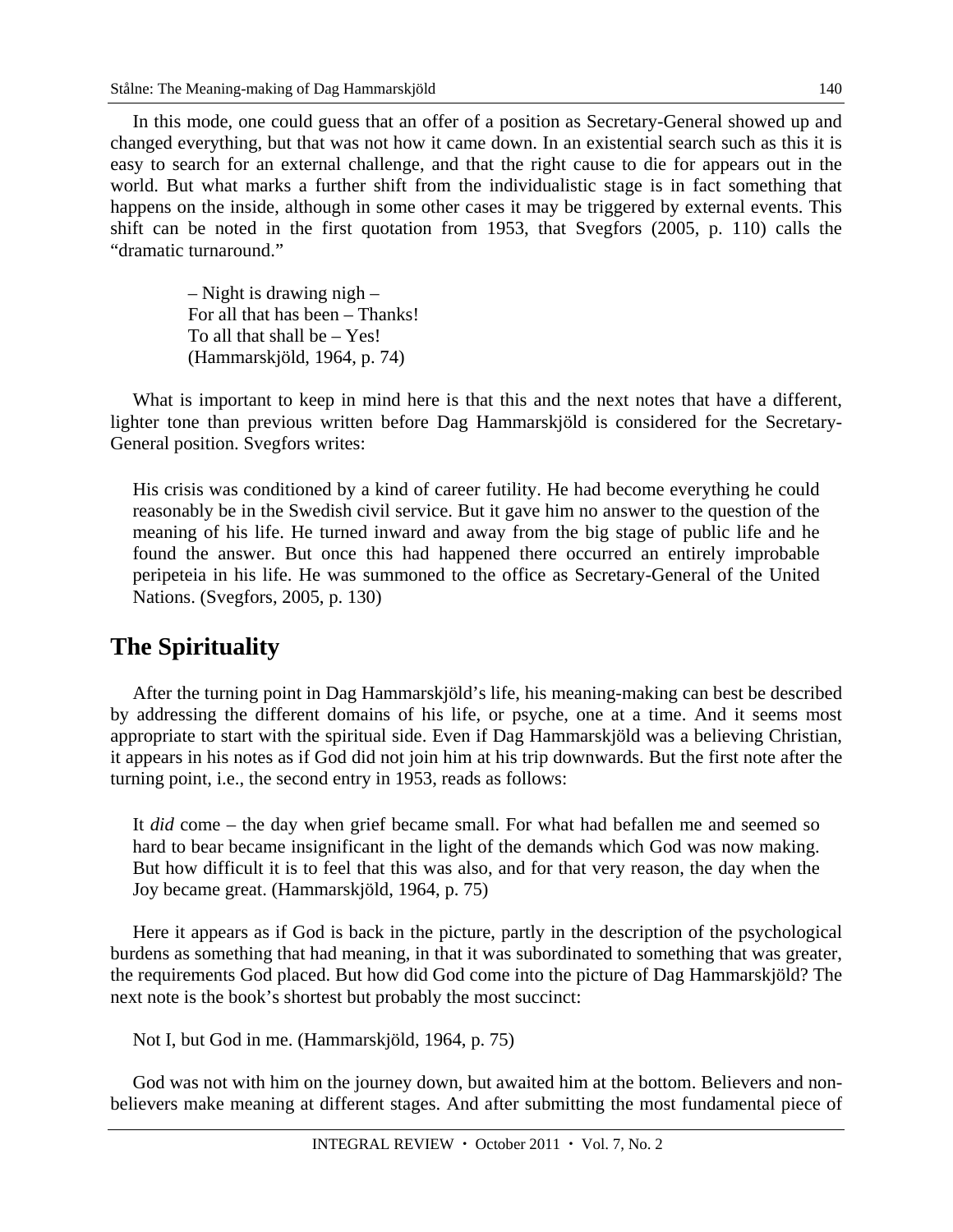the puzzle, the keystone, pieces fall into place and Dag Hammarskjöld makes the transition from the individualist stage to the autonomous stage of ego development, or meaning-making. His faith in God is usually described as very complicated; you could say that it is a post-conventional type of Christian mysticism. A few years later he quotes Rumi, a classic Persian mystic from the 1200s.

The lovers of God have no religion but God alone. (Hammarskjöld, 1964, p. 86)

This is post-conventional in the sense that they both seek a direct personal relationship with God instead of going through a religious community or congregation, and also to seek God within himself, which many mainstream believers would regard as direct blasphemy or hubris. Mystics are often in conflict with the more traditional supporters, and especially by the respective fundamentalists, regardless of religion. They often find greater fellowship and inspiration from mystics of other religions than from the conventional elements of their own: "A theme of many critics was that Hammarskjöld would have identified with Christ, not just trying to work in his imitation. Dag Hammarskjöld would have suffered an unprecedented hubris" (Svegfors, 2005, p. 146).

One can understand that Dag Hammarskjöld was not completely open about his faith during his lifetime. And many post-conventional leaders can get into trouble being completely transparent about their beliefs, because they can be easily attacked by the mainstream.

I am the vessel. The draught is God's. And God is the thirsty one. (Hammarskjöld, 1964, p. 76)

The first thing is to empty the vessel from all psychological material, stripped and deconstructed of the personality of an individualist. Then you can fill it, the integration of an autonomous ego. Looking back at his journey, Dag Hammarskjöld expresses it in the following manner in a radio performance from 1954, entitled "Old beliefs in a new world" (Falkman, 2005, pp. 57-58)

The world in which I grew up was dominated by principles and ideals of a time far from ours and, as it may seem, far removed from the problems facing a man of the twentieth century. However, my way has not meant a departure from those ideals. On the contrary, I have been led to an understanding of their validity also for our world today. Thus, a never abandoned effort frankly and squarely to build up a personal belief in the light of experience and honest thinking has led me in a circle; I now recognize and endorse, unreservedly, those very beliefs which were once handed down to me.

From generations of soldiers and government officials on my father's side I inherited a belief that no life was more satisfactory than one of selfless service to your country – or humanity. This service required a sacrifice of all personal interests, but likewise the courage to stand up unflinchingly for your convictions.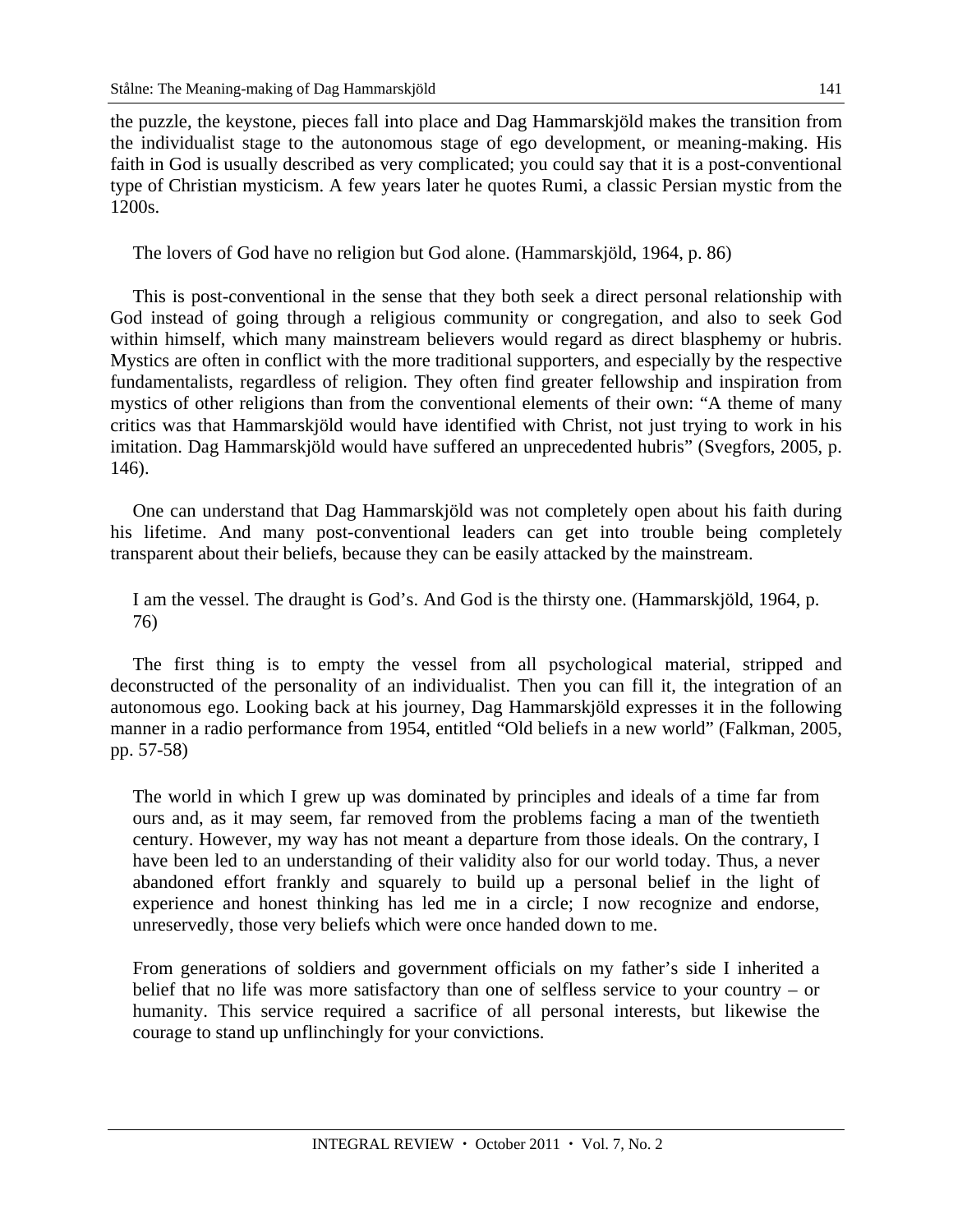From scholars and clergymen on my mother's side I inherited a belief that, in the very radical sense of the Gospels, all men were equals as children of God, and should be met and treated by us as our masters in God.

Faith is a state of the mind and the soul. In this sense we can understand the words of the Spanish mystic, St. John of the Cross; "Faith is the union of God with the soul." The language of religion is a set of formulas which register a basic spiritual experience. It must not be regarded as describing, in terms to be defined by philosophy, the reality which is accessible to our senses and which we can analyse with the tools of logic. I was late in understanding what this meant. When I finally reached that point, the beliefs in which I was once brought up and which, in fact, had given my life direction even while my intellect still challenged their validity, were recognized by me as mine in their own right and by my free choice. I feel that I can endorse those convictions without any compromise with the demands of that intellectual honesty which is the very key to maturity of mind.

At the autonomous stage the cognitive capacity is available to distinguish between different internal domains such as spiritual experiences with its descriptions and the philosophical description of the mind's experience of reality, which we may describe as phenomenology and empiricism. A critical and honest intellect is an asset as long as it knows its limitations.

### **The Ethics**

Another example of the cognitive capacity at the autonomous stage is the ability to distinguish, separate, and even combine, ethics with aesthetics. And it is the ethics that get the most room in Dag Hammarskjöld's life and as he describes his ethics in terms of meaningfulness in a new way:

You will know Life and be acknowledged by it according to your degree of transparency, your capacity, that is, to vanish as an end, and remain purely as a means. (Hammarskjöld, 1964, p. 134)

Meaningfulness is thus to put self-interest entirely aside and see oneself solely as a means to something greater. If this goal is truly greater than oneself, then one's own suffering will be easy to endure. Meaningfulness is thus self-chosen self-sacrifice for a greater cause. But what is greater? What is to be accomplished, he himself is the means but what is the goal?

The goal is usually not about to foist on others his own God or his own doctrine since autonomous persons have great respect for others' autonomy, hence the name of the stage. We can find some answers in one of his speeches in which he articulates what is worth dying for. The following speech was made for the UN correspondents' luncheon for the Secretary-General April 9, 1958, which begins with a poem:

 The past is always with us and to the coming days we are those who carry the past centuries and also our own few days. (Gunnar Mascoll Silverstolpe, 1893-1942)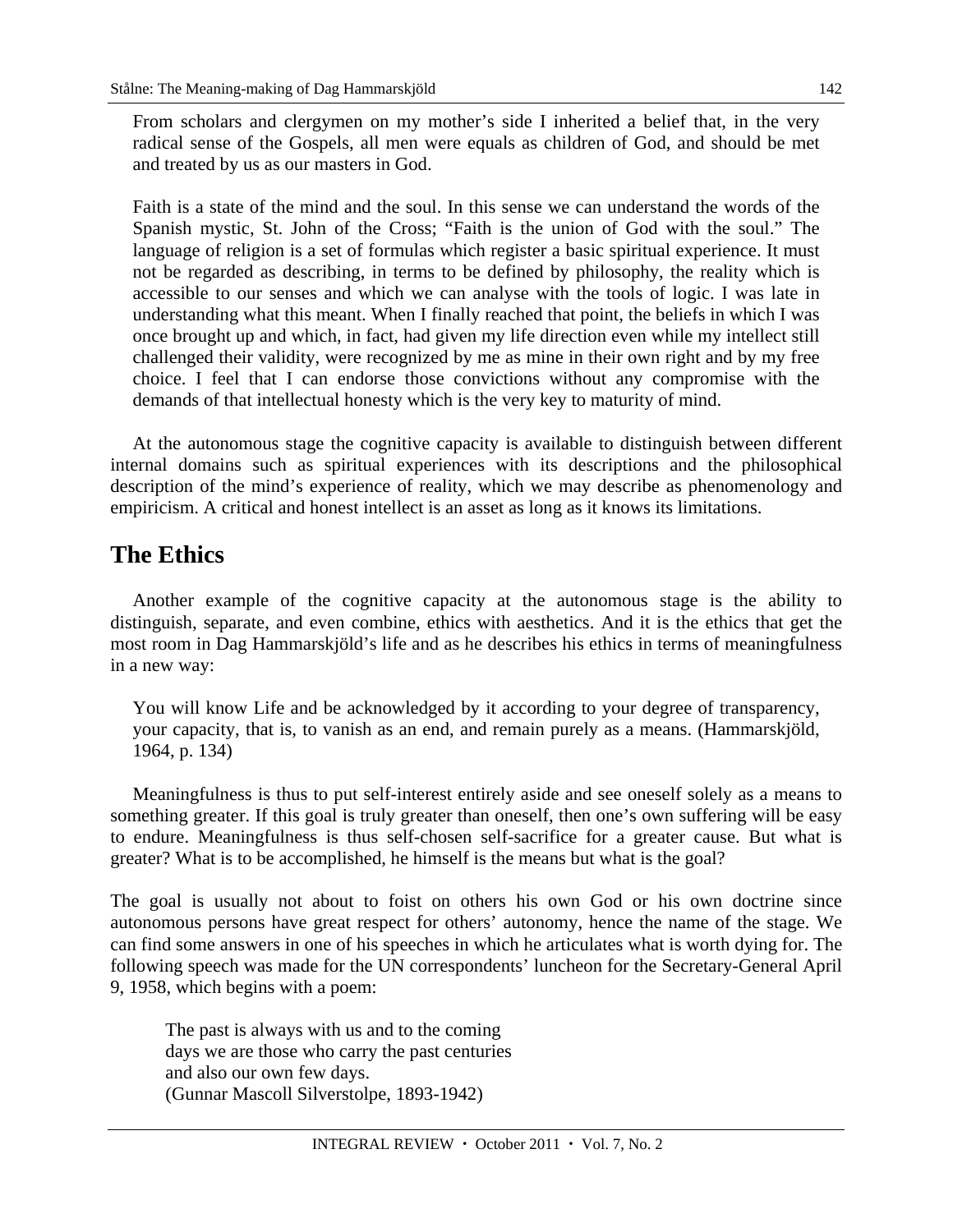This poem is written by a close friend of mine who is now dead. I think that is really the way we must look at all our various efforts in the realm of international peace, of the movement towards a world of order and justice.

We have back of us the responsibility created by, in fact, centuries of development. We have in front of us millennia. And in between those centuries and those millennia there are a few years which we might measure in days and weeks and years and five-year terms of office of the Secretary-General, if I look at it from my angle, and those days are really nothing in comparison to what is back of us, and what is in front of us. But they get their sense from what is back of us, and they get their sense in what they mean for the future; that is to say, what we can hand over after our time of work is not just what we have managed to add to the heritage, it is the whole heritage with the little we have managed to add.

It is a confession to a kind of conservatism, a confession to a belief in the continuity of human history, of the history of society, of the history of human endeavour in a sound direction. I cannot belong to or join those who believe in our movement towards catastrophe. I believe in growth, a growth to which we have a responsibility to add our few fractions of an inch.

It is not the facile faith of generations before us, who thought that everything was arranged for the best in the best of worlds or that physical and psychological development necessarily worked out towards something they called progress. It is in a sense a much harder belief – the belief and the faith that the future will be all right because there will always be enough people to fight for a decent future.

I do not think that there is anything automatic with progress. I do not think that there is anything we get for nothing in success. But I do believe firmly that here in this room, around this Organization, in this city, in this country, in this world, there are enough people who are solidly engaged in this fight and who are strong enough and dedicated enough to guarantee its success. It is in a sense a switch from the atmosphere of pre-1914 to what I believe is the atmosphere of our generation in this time – a switch from the, so to say, mechanical optimism of previous generations to what I might call the fighting optimism of this present generation. We have learned it the hard way, and we will certainly have to learn it again and again and again… (Falkman, 2006, pp. 52-54

From this talk, we learn that the highest good that Dag Hammarskjöld is prepared to die for is the development of humanity in a healthy direction of peace and order, and it is up to us to take responsibility for ensuring that things are moving in the right direction. We also get an idea of the time span he takes into consideration, many generations back and forth. And we add as our small contribution the little time we have at our disposal.

When Dag Hammarskjöld was appointed Secretary-General he began to manage what he was supposed to do, namely to bring order to the United Nations and he did it from the inside out. First order within himself, then order in the Secretariat before UN and himself could act with power on the world stage. But it was not only the organizational structures he changed. With speeches such as the one above, he created a culture where the international service was in the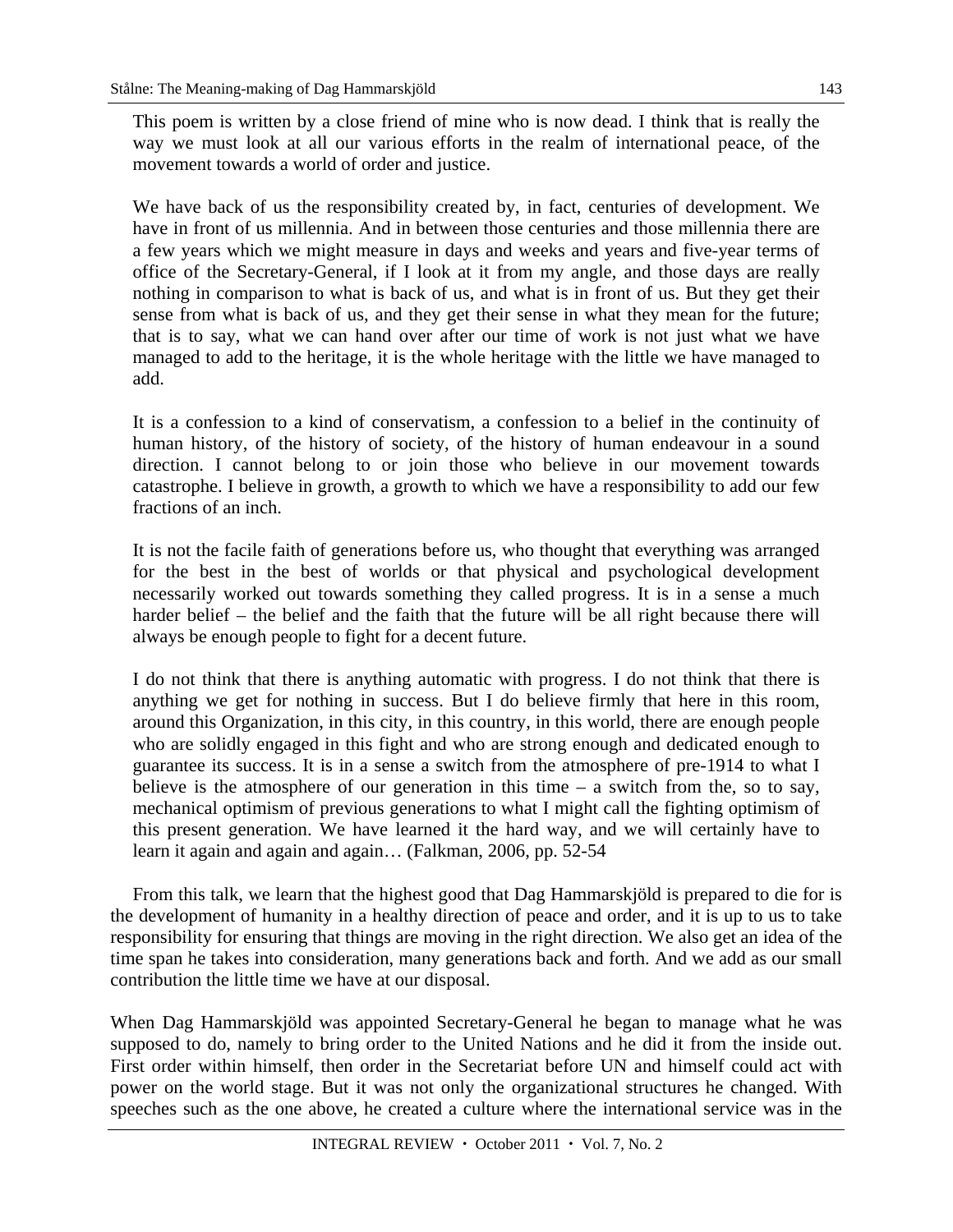centre, a culture that still lives and breathes in the United Nations organization and its officers, regardless of its current leadership.

Another aspect of personal development is the ability to take responsibility, first for oneself, then for one's group or nation and eventually the whole world: egocentric, ethnocentric and finally world-centric. One's identification and care can extend and embrace more and more without any contradiction or conflict between the different levels since you yourself are part of the group or nation, which in turn is part of the whole of humanity, something Dag Hammarskjöld describes when he expresses the international service ("service" of course comes from "to serve"):

The question is not either the nation or the world. It is, rather, how to serve the world by service to our nation, and how to serve the nation by service to the world. (Falkman, 2005, p. 138)

It is thus possible to serve for the UN while in the same time serving his country, a dialectical argument. What is good for the United Nations is good for all constituent countries and all individuals. Similarly, he recognizes that the UN's most fundamental problem is that the organization has no formal power, none of the more influential member nations wanted to voluntarily relinquish power and would prefer a UN that isn't too inconvenient. For them it is either our best or the UN's top. His words from 1957 are relevant today:

The United Nations finds itself in a difficult stage of its development. It is still too weak to provide the security desired by all, while being strong enough and alive enough effectively to point out the direction in which the solution must be sought. In its present phase the Organization may look to many like a preacher who cannot impose the law he states or realize the gospel he interprets.

It is easy to say that it is pointless to state the law if it cannot be enforced. However, to do so is to forget that if the law is the inescapable law of the future, it would be treason to the future not to state the law simply because of the difficulties of the present. Indeed, how could it ever become a living reality if those who are responsible for its development were to succumb to the immediate difficulties arising when it is still a revolutionary element of the life of society? (Falkman, 2005, pp. 69-70)

Although the UN has no formal powers, it can still exert influence by providing a global moral compass and point the way toward the future, a future that it is in everyone's interest to reach. And with Dag Hammarskjöld at the helm there is no doubt about the direction. Today you would say that the UN has a major influence in the form of the strong brand that Dag Hammarskjöld helped to build and that Ban Ki-moon now is draining (Ekdal and Ahlenius, 2011), even though the entire blame of course cannot be laid on him.

### **The Intellect**

Dag Hammarskjöld was brought up in Sweden's intellectual elite. He received his Ph.D. at age 28, quickly made a career as an officer and became known for his intellectual sharpness. He was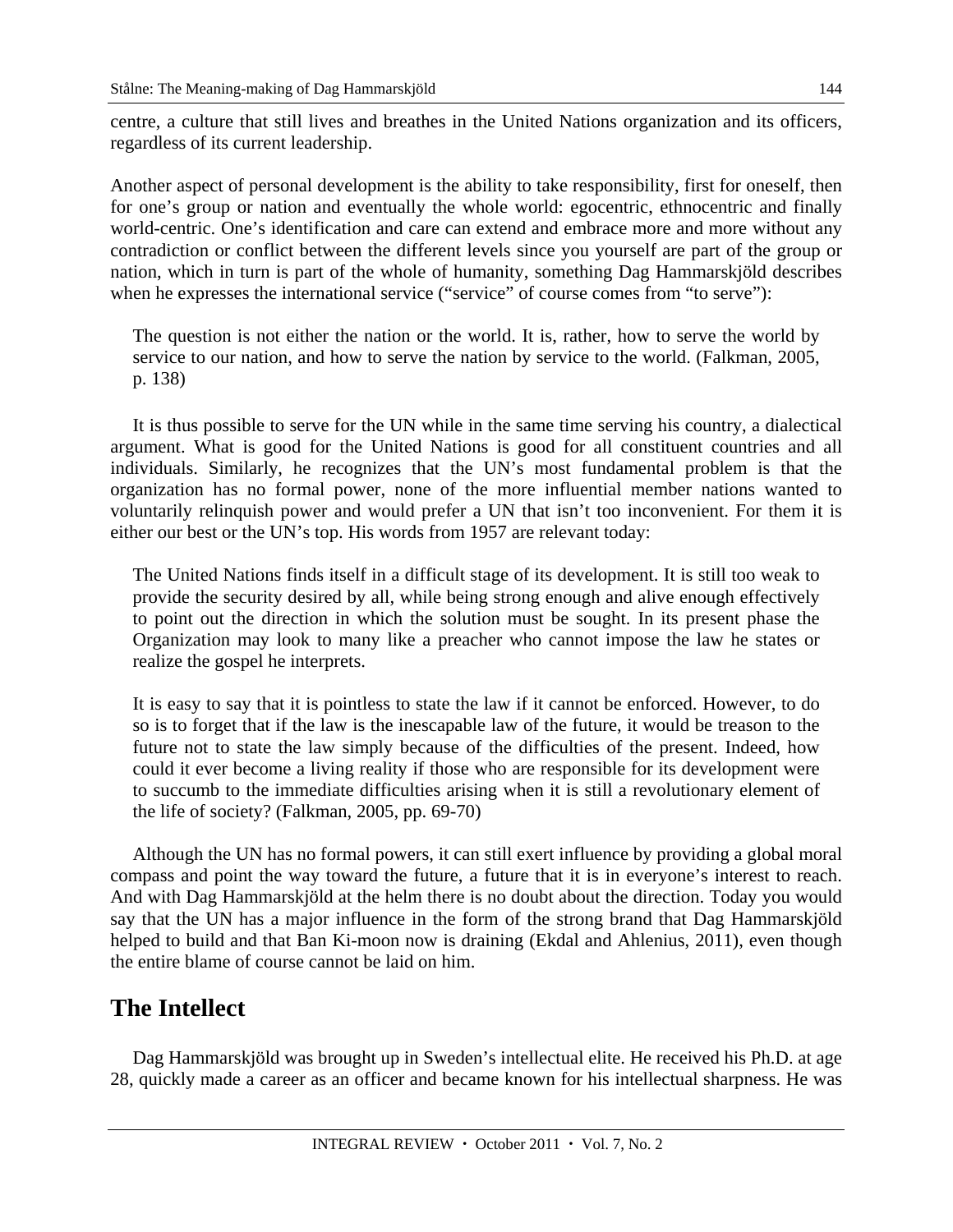elected to the Swedish Academy, spoke fluent English, French, and German, and was at the time of his death engaged in the translation of Martin Buber's "Ich und Du."

The human progress that he builds his ethics on is described in terms of an institutional evolution in a speech at the University of Chicago 1960.

Men organize themselves into families. The families join together in villages or tribes. The tribes and the villages fuse into peoples, and one day, out of the self-consciousness of a people, there develops a feeling of difference and separateness, the positive expression of which is a feeling of nationhood. The nation organizes its life within a set of constitutional rules, evolving in practice or crystallized as law. Under the constitution the people develop national organs with different functions and a division of responsibilities representing a balance of power. Through those organs laws are given, setting the pattern for the lives and activities of the individuals and the groups which constitute the nation. (Falkman, 2005, pp. 158-159)

Here, Dag Hammarskjöld demonstrates an evolutionary view of law, institutions and, although expressed vaguely, consciousness.

I believe it is useful, in the discussion of the development of human society, be it national or international, to keep in mind this sociological perspective taken over from theories of biological evolution. (Falkman, 2005, p. 160)

The fact that he employs the evolutionary theory from biology on sociology is a sign of a very high cognitive capacity and complex thinking. Coordinating evolutionary patterns in diverse disciplines is at least metasystematic according to hierarchical complexity theory (Commons, 2008; Commons, Miller, Goodheart, Danaher-Gilpin, 2005; Commons & Goodheart, 2008). Had adult development theories been available to him at that time he would certainly had been able to weave them into the analysis.

#### **The Aesthetics**

Another reason for Dag Hammarskjöld's described loneliness was that he never lived in any partner relationship, he remained single throughout his whole life. He had, however, a deep friendship with the British artist Barbara Hepworth, which began when he took a liking to her artwork single form of sandalwood (Fröhlich, 2001).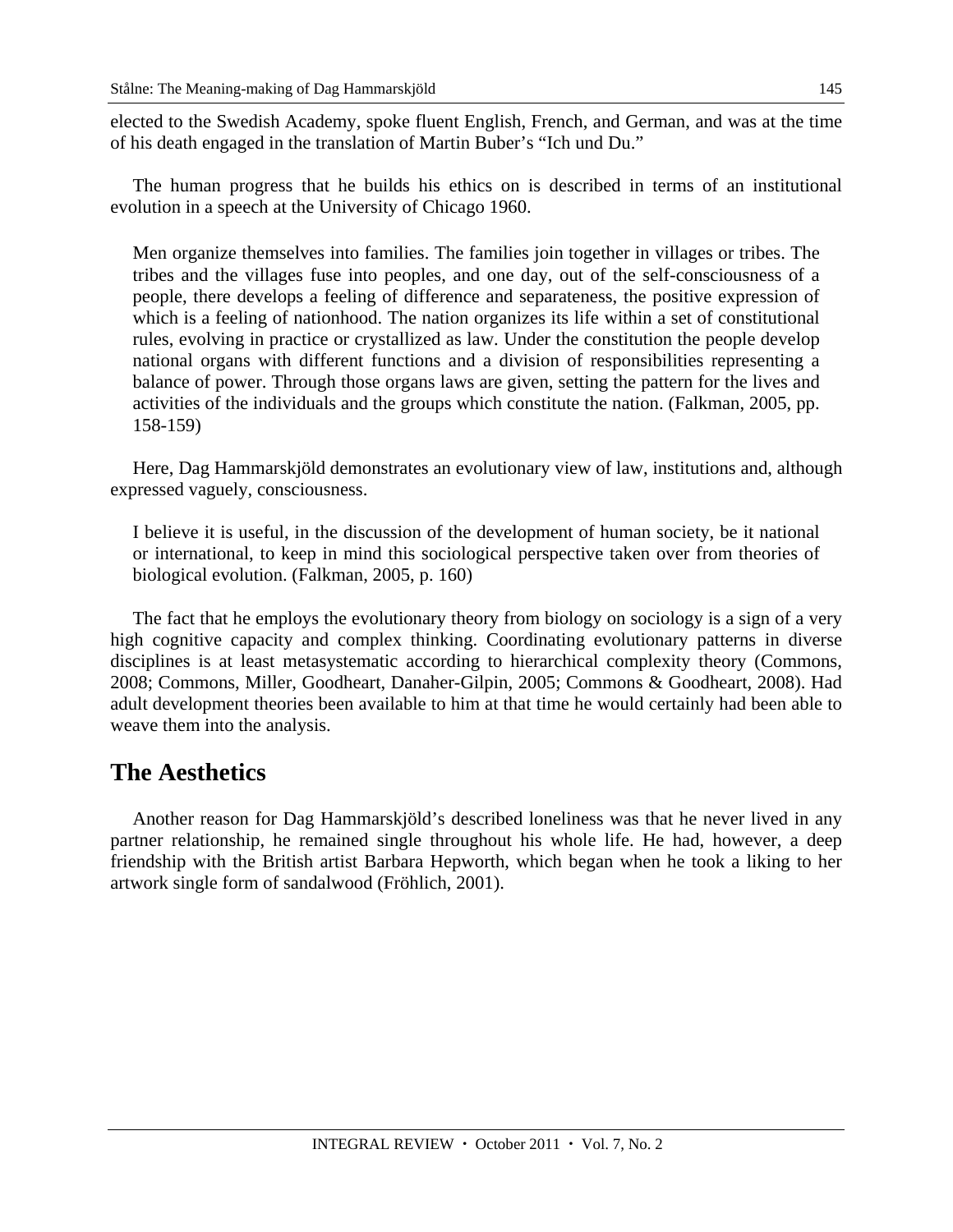

 Barbara Hepworth, *Single Form*. © Bowness, Hepworth Estate. Reproduced with permission.

She offered it to him as a gift and he kept it in his office and wrote about the artwork in Markings:

SINGLE FORM The breaking wave, And the muscle as it contracts Obey the same law.

An austere line Gathers the body's play of strength In a bold balance.

Shall my soul meet This curve, as a bend in the road On her way to form? (Hammarskjöld, 1964, p. 148)

After this meeting followed a long correspondence that lasted until his death. It was not just the ethics, the international service, that defined Dag Hammarskjöld; aesthetics were also a central aspect. Also this is a dialectical approach, not to be swayed by just one or the other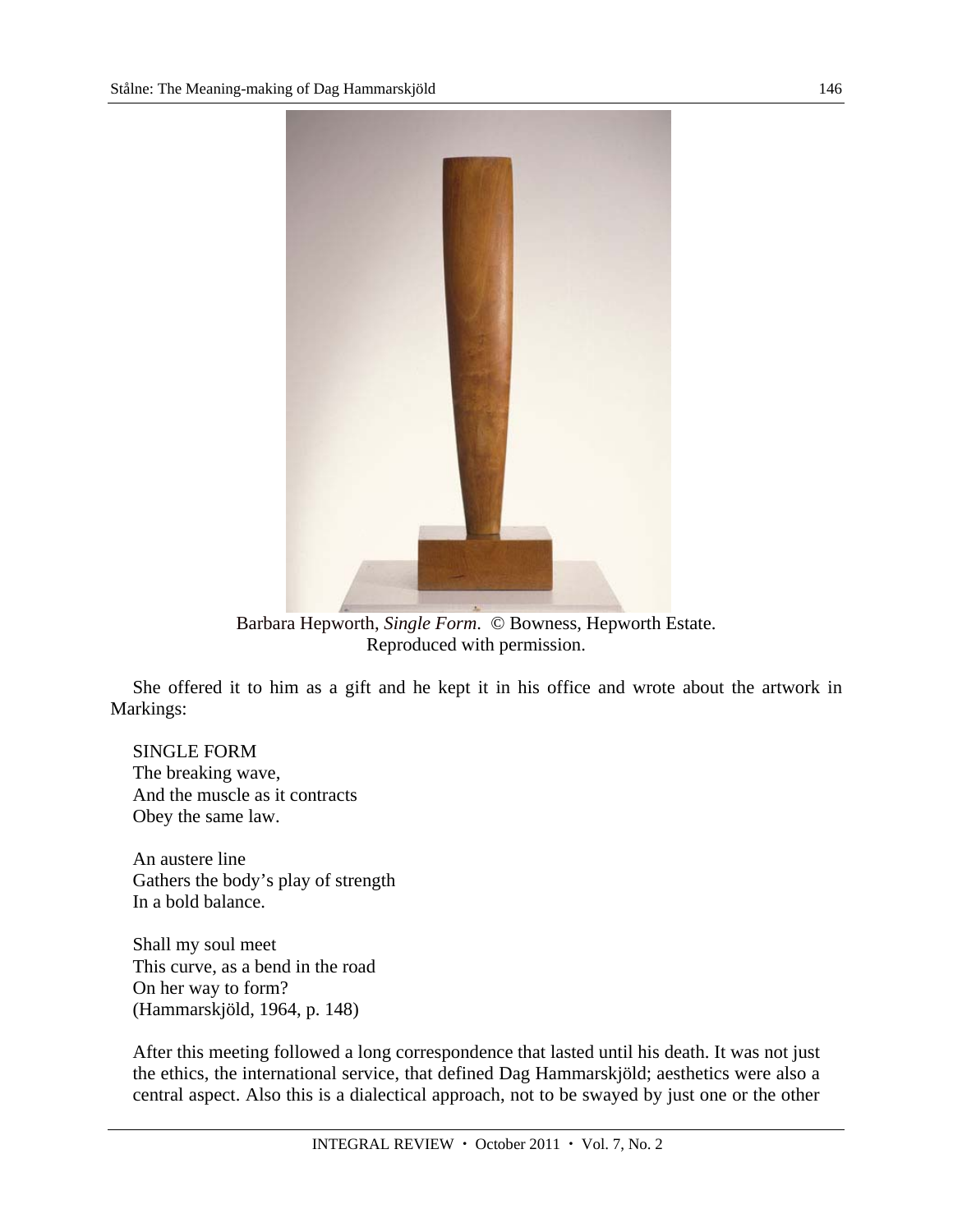but to see how the two are mutually supportive as evidenced in a speech at the Museum of Modern Art in New York:

In modern international politics – aiming toward that world of order which now more than ever seems to be the only alternative to disruption and disaster – we have to approach our task in the spirit which animates the modern artist. We have to tackle our problems without the armour of inherited convictions or set formulas, but only with our bare hands and all the honesty we can muster. And we have to do so with an unbreakable will to master the inert matter of patterns created by history and sociological conditions. (Fröhlich, 2001, pp. 18-19)

Here, he draws parallels between the ethics of politics and the aesthetics of the artist. In both cases it can be described as man moving from chaos to creation order, in the form of an artwork or a calmer and more peaceful world. In Markings, he draws on a parallel between the artwork and the artist:

A poem is like a deed in that it is to be judged as a manifestation of the personality of its maker. This in no way ignores the beauty as measured by aesthetic standards of perfection, but also considers its authenticity as measured by its congruence with an inner life. (Hammarskjöld, 1964, p. 109)

All are thus interconnected, what you do in the world, whether it is about creating a work of art or an act as an international service, is a manifestation of who you are inside you. And in the correspondence and relationship with Barbara Hepworth, one can say that Dag Hammarskjöld became whole on many levels. From Kaj Falkman's introduction to "To speak for the world":

The correspondence shows that the Barbara Hepworth broke through Dag Hammarskjöld's emotional isolation. Thereby she integrated him also emotionally with the unity with the universe that he intellectually and morally had already incorporated into his personality. Hammarskjöld's first impression of the "Single Form," he writes in the above mentioned letter in October 1960 "is not only one of great beauty but also by a heightened sense of drama in the ongoing struggle between subhuman chaos and human creation order." (Falkman, 2005, p. 49)

## **The Synthesis – The Big Three**

In this evolutionary context a triad of values that are sometimes referred to is "the big three", a division of the three spheres of ethics, aesthetics and science, or "beauty," "goodness" and "truth", as Plato called them (Wilber, 1995). The three are kept separate where no one may be subordinated to anyone else. And if one would summarize Dag Hammarskjöld's personality one could say that it comprises of an integration of these big three: scientific clarity and intellect, along with a sense of aesthetics and an ethics, which means a total dedication to international service. A psychology where three such systems or value spheres can live side by side would, according to Robert Kegan's Subject-object theory, can be described as trans-system, i.e., 5th order consciousness, which corresponds to the autonomous stage according to Jane Loevinger's ego development theory (Kegan, 1982).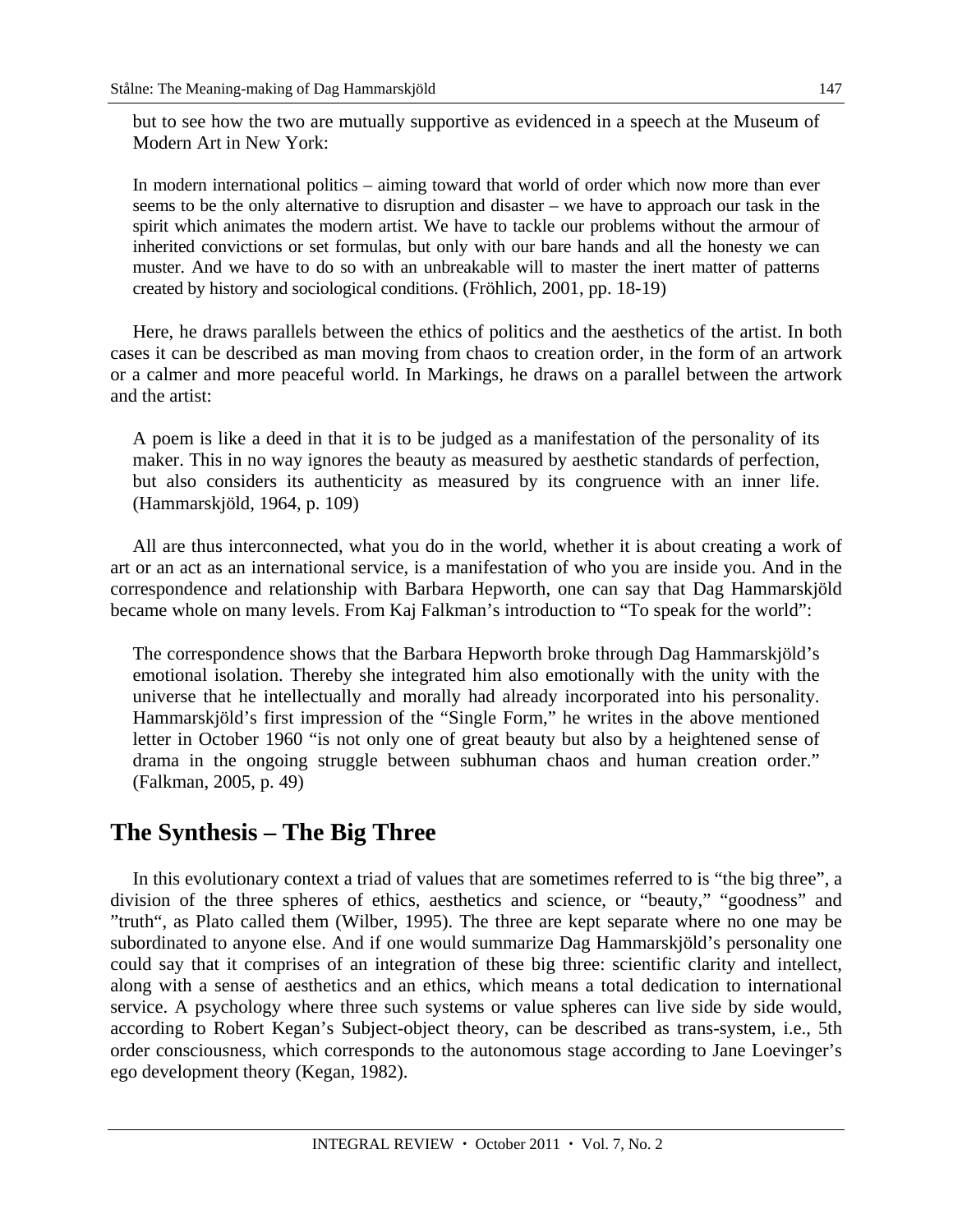Dag Hammarskjöld can be said to be ahead of his time, but even today it is not easy to find leaders with similar characteristics – although we now have the tools to evaluate stages of meaning-making or ego development. It is not possible to write a management book filled with tips and checklists on how to acquire these properties. Nor can it be taught in a workshop.

The last word goes to Dag Hammarskjöld, who nevertheless makes an attempt to describe how to cultivate what he means by a spiritual maturity and leadership that has made such an impression on the world.

*Respect for the word* is the first commandment in the discipline by which a man can be educated to maturity – intellectual, emotional, and moral.

Respect for the word – to employ it with scrupulous care and an incorruptible heartfelt love of truth – is essential if there is to be any growth in a society or in the human race.

To misuse the word is to show contempt for man. It undermines the bridges and poisons the wells. It causes Man to regress down the long path of his evolution.

But I say unto you, that every idle word that men speak… (Hammarskjöld, 1964, p. 94)

#### **References**

- Commons, M. L., Miller, P. M. Goodheart, E. A., & Danaher-Gilpin, D. (2005). *Hierarchical complexity scoring system (HCSS): How to score anything*. Unpublished scoring manual. Cambridge, MA: Dare Association. Available from commons@tiac.net.
- Commons, M. L. (2008). Introduction to the model of hierarchical complexity and its relationship to postformal action. *World Futures, 64*(5-7), 305-320.
- Commons, M. L., & Goodheart E. A. (2008) Cultural progress is the result of developmental support. *World Futures, 64*(5-7), 406-415.
- Ekdal, N., & Ahlenius, I.-B. (2011). *Mr Chance FN:s förfall under Ban Ki-Moon*. Stockholm: Brombergs bokförlag.
- Falkman, K. (2005). *To speak for the world Speeches and statements by Dag Hammarskjöld.* Stockholm: Atlantis.
- Fröhlich, M. (2001). A fully integrated vision Politics and the arts in the Dag Hammarskjöld-Barbara Hepworth correspondence. *Developmental Dialogue, No 1.*Dag Hammarskjöld Foundation. Available from http://www.dhf.uu.se/publications/development-dialogue/daghammarskjold-and-the-21st-century/

Hammarskjöld, D. (1964). *Markings.* New York: Ballentine Books.

- Hy, L. X., Loevinger, J. (1996). *Measuring ego development Second edition*. Mahwah, NJ: Erlbaum Associates.
- Kegan, R. (1982). *The evolving self: Problem and process in human development*. Cambridge, London: Harvard University Press.
- Kegan, R. (1994). *In over our heads: The mental demands of modern life*. Cambridge, MA: Harvard University Press.
- Svegfors, M. (2005). *Dag Hammarskjöld Den förste modern svensken*. Stockholm:Nordstedts förlag.